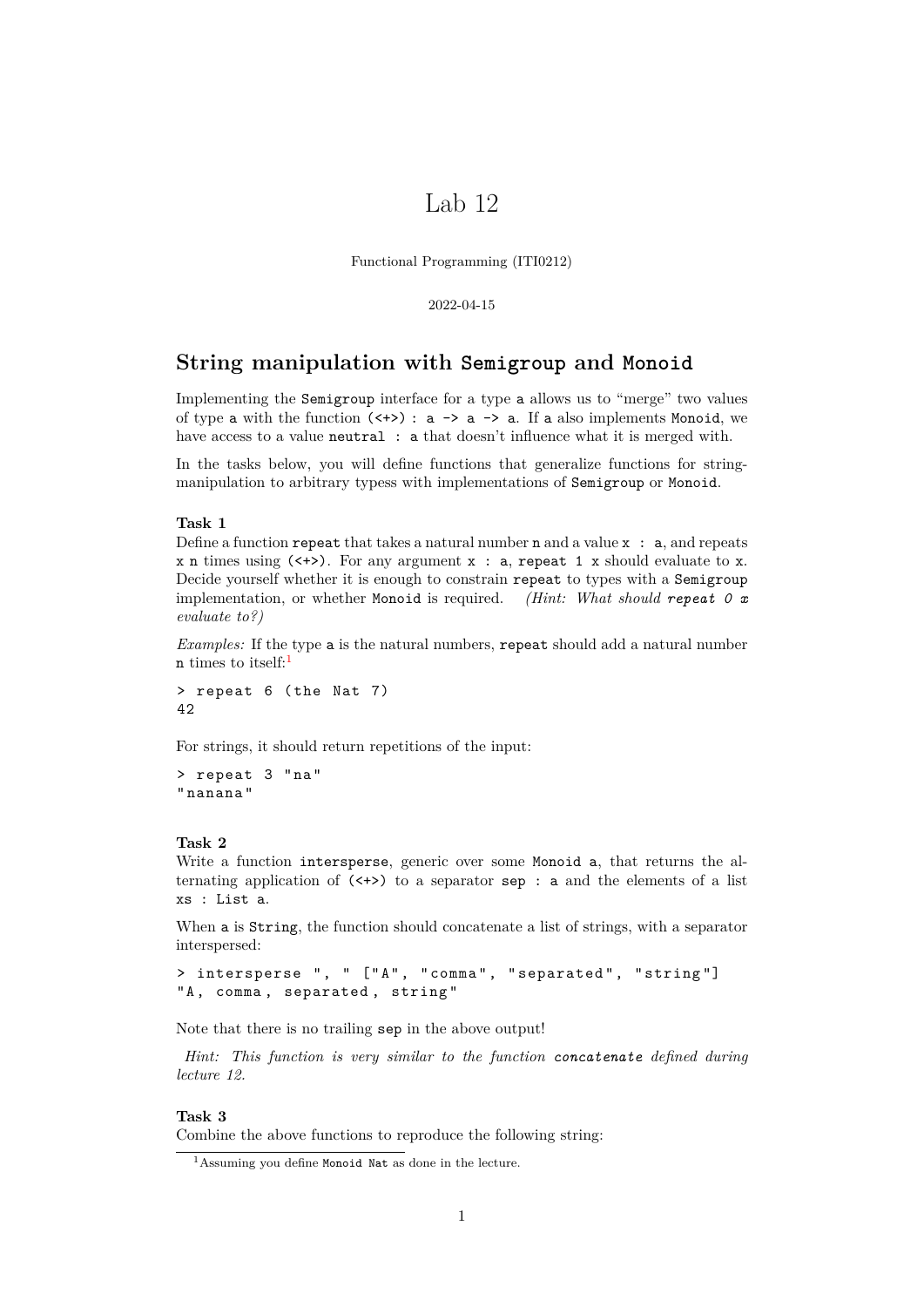```
poetry : String
poetry = """
  Na Na Na Na Na Na Na Na Batman !
  Na Na Na Na Na Na Na Na Batman !
  Batman ! Batman ! Batman !
  """
```
The above string literal is a [multiline string](https://idris2.readthedocs.io/en/latest/reference/strings.html#multiline-string-literals) that includes newline characters  $(\cdot \n \cdot \mathbf{n})$ .

# **A broken Functor**

Consider the following datatype, which contains a counter and some value:

```
record Counter (a : Type) where
  constructor MkCounter
  counter : Nat
  value : a
```
#### **Task 4**

This implementation of Functor Counter keeps track of how often map was called:

```
implementation Functor Counter where
 map func (MkCounter counter value) =
    MkCounter (counter + 1) (func value)
```
Why is it not a valid implementation? Which functor laws does it violate?

## **Parallel computation with Vect n**

#### **Task 5**

Give an implementation of Functor for Vect n where map applies a function to all elements of the vector.

A value of type Vect  $n$  (a  $\rightarrow$  b) can be seen as n computations happening in parallel. Implement Applicative so that (<\*>) "executes" these computations in parallel.

*Hint: n : Nat must appear as a non-erased parameter, like so:*

implementation {n : Nat} -> Applicative (Vect n) where

# **The List monad**

### **Task 6**

In the lecture, we hinted at an implementation of Monad for List given by the standard library. Ignore this fact and write an implementation like this yourself:

implementation [Mine] Monad List where

You may make use of the implementations of Functor and Applicative for List as provided by the standard library.

Functions a -> List b can be seen as *non-deterministic* functions, returning many possible values of type b. Your definition of (>>=) (or join) should reflect that. For example, the definition $2$ 

<span id="page-1-0"></span><sup>&</sup>lt;sup>2</sup>Ignore the line let  $\lambda$ hint = ..., this is an unfortunate hack necessary to convince Idris to use the implementation named Mine instead of the default implementation.